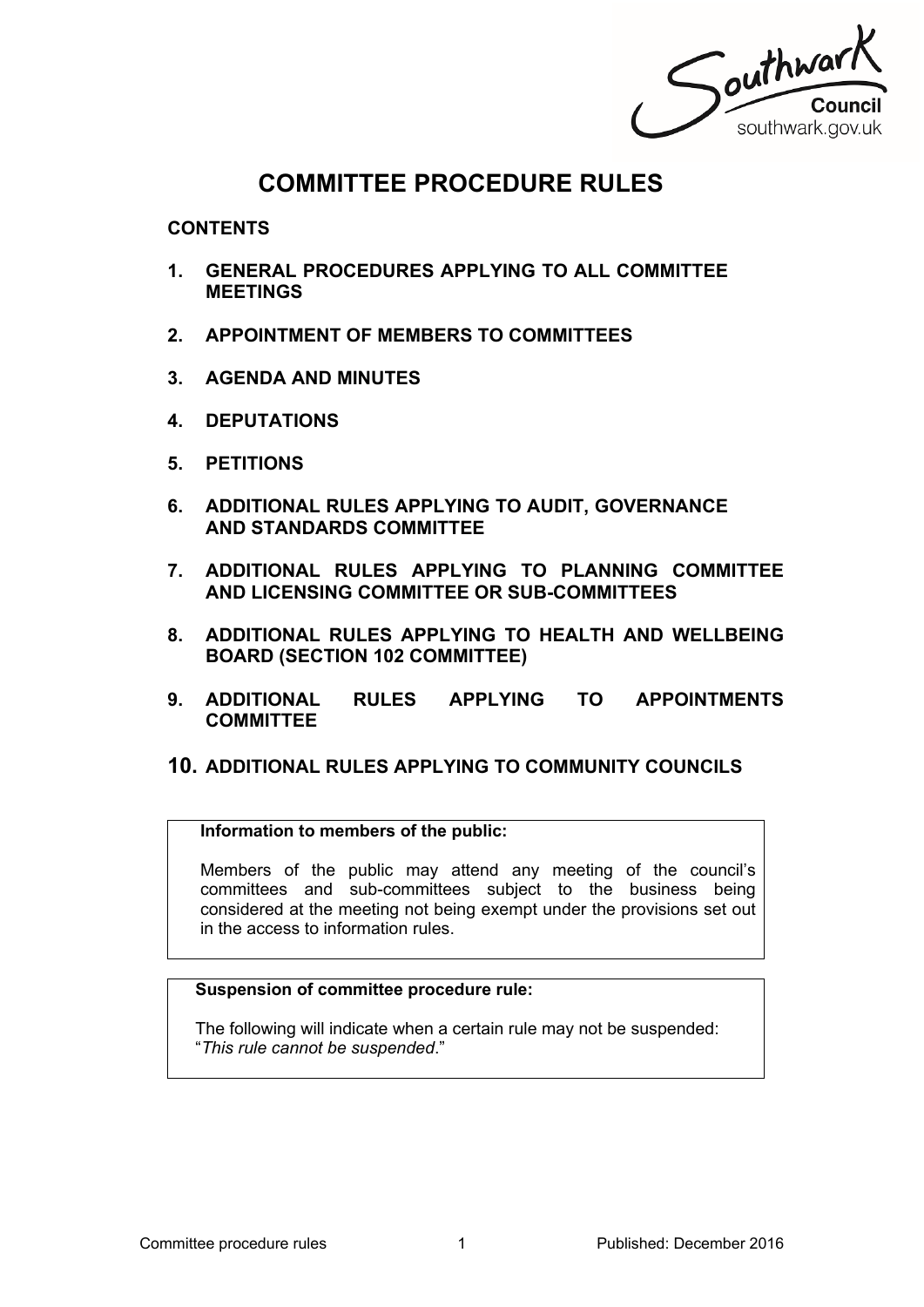# **1. GENERAL PROCEDURES APPLYING TO ALL COMMITTEE MEETINGS**

# **1.1 NOTICE AND SUMMONS OF MEETINGS**

*This rule cannot be suspended*.

1. The proper constitutional officer will give notice to the public of the time and place of any meeting in accordance with the access to information rules. At least five clear working days before a meeting, the chief executive will send a summons signed by him or her by electronic communication (where the member has presently consented to it being transmitted by this method), or by post to all members of the committee or leave it at their usual place of residence. The summons will give the date, time and place of each meeting and specify the business to be transacted, and will be accompanied by such reports as are available.

# **Electronic summons**

- 2. A member may consent to receiving a summons by electronic communication by informing the proper constitutional officer or the designated scrutiny officer<sup>1</sup>.
- 3. Members' requests to change their method of receipt must be submitted in writing to the proper constitutional officer or the designated scrutiny officer. A minimum of five clear working days must elapse from the date of receipt of such a request before it becomes effective.

# **Reserve members**

4. At least five clear working days before a meeting, the chief executive will send a summons signed by him or her to all reserves of the committee by electronic communication only.

# **Time and place**

- 5. Unless the meeting, or the chair, shall otherwise decide, all meetings shall commence at 7.00pm.
- 6. The ordinary place of meeting for committees shall be Council Offices, 160 Tooley Street, London SE1 2QH unless otherwise specified in the summons.
- 7. Meetings may only be convened at less than five clear working days notice where by reason of special circumstances, which shall be specified in the summons, the meeting is required to be called at that time as a matter of urgency.

# **Dates and frequency of meetings**

- 8. Council assembly at its annual meeting shall fix the dates that all council committees and sub-committees shall meet for the municipal year.
- 9. The chair of a committee or sub-committee may direct the chief executive to call a special meeting of the committee or sub-committee at any time, or in exceptional circumstances change the date and venue of a meeting.

<sup>&</sup>lt;sup>1</sup> See Article 10.1(c) of the Southwark Constitution.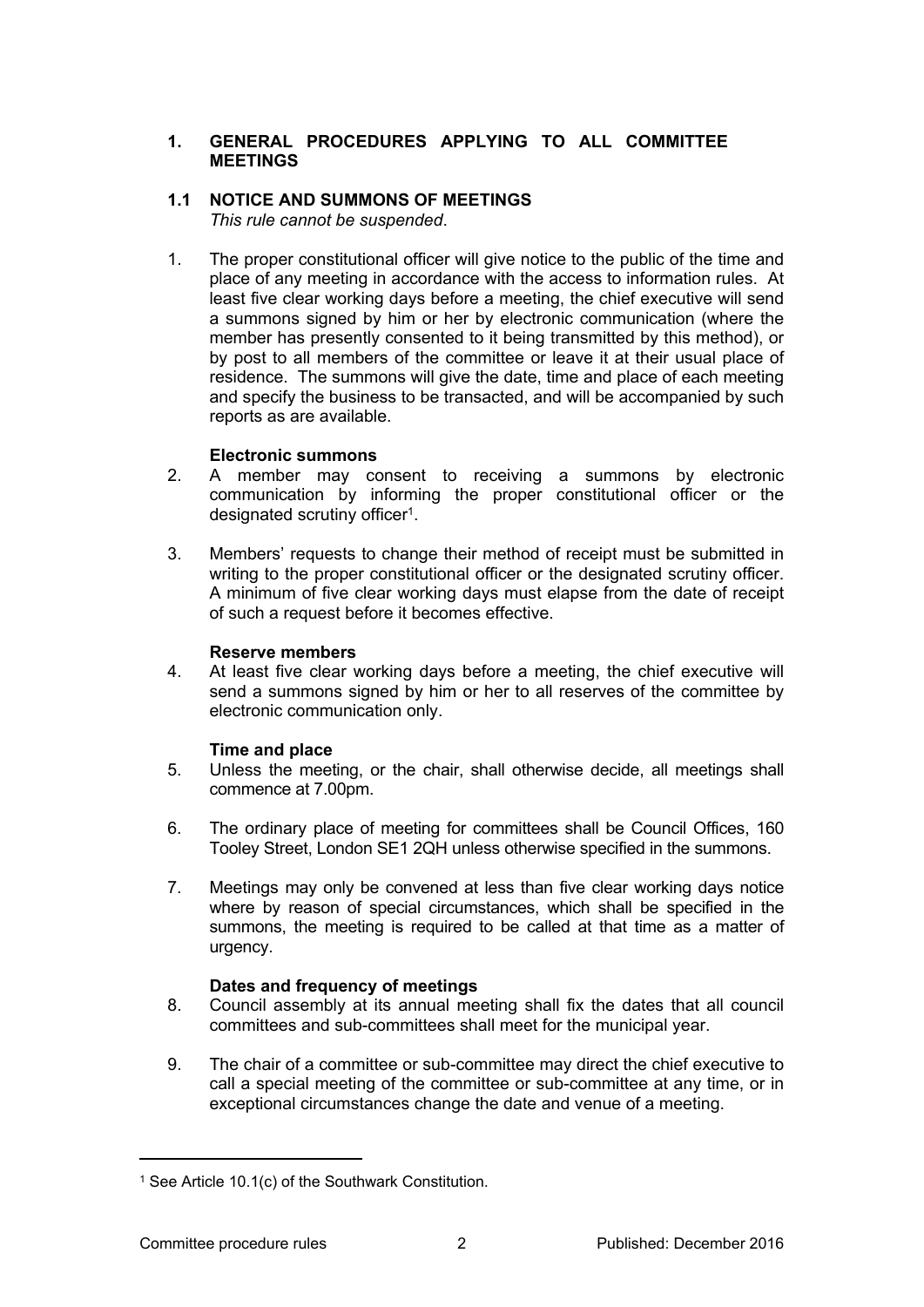### **Cancellation of meetings**

10. The chair, in consultation with the proper constitutional officer may cancel a meeting or direct that an ordinary meeting of the relevant committee or subcommittee be not called.

# **1.2 QUORUM**

*This rule cannot be suspended*.

- 1. No business shall be considered unless 25% of the voting membership are present in the meeting room but no fewer than two, except for the following meetings for which the quorum is:
	- a) Licensing sub-committees = three<sup>2</sup>
	- b) Conduct sub-committees to consider complaints of misconduct against members = three
	- c) Health and wellbeing board = 25% including at least one councillor who is a cabinet member and one representative from the clinical commissioning group.

If the chair considers the meeting to be inquorate, the meeting shall stand deferred for 15 minutes. If after 15 minutes' deferment there is still no quorum then the consideration of any business not transacted shall be held over to the next ordinary meeting of the committee, unless the chair fixes an alternative date.

# **Quorum at start of meeting**

2. The meeting shall commence as soon as there is a quorum, following the time at which the meeting has been appointed to be held.

# **1.3 POWERS OF THE CHAIR/VICE-CHAIR**

*This rule cannot be suspended*.

1. The chair shall decide, having taken the advice of the monitoring officer, all matters of order, competence, relevancy and interpretation of committee procedure rules relating to the conduct of the meeting.

# **1.4 PREVENTION OF DISORDERLY CONDUCT**

*This rule cannot be suspended*.

- 1. A councillor may be directed to discontinue speaking if the chair considers the councillor is being repetitive, irrelevant, using unbecoming language, or is in some other way breaching the order of the meeting.
- 2. If a member persistently disregards the ruling of the chair by behaving improperly or offensively or deliberately obstructs business, the chair having warned the councillor shall move that the councillor called by name leaves the meeting. The motion, if seconded, shall be put immediately to the vote without further debate and if carried the councillor shall leave immediately.

<sup>2</sup> The procedures governing the proceedings of the licensing sub-committees are set by the licensing committee. The licensing committee agreed on 17 May 2005 that the quorum of sub-committees shall be three members.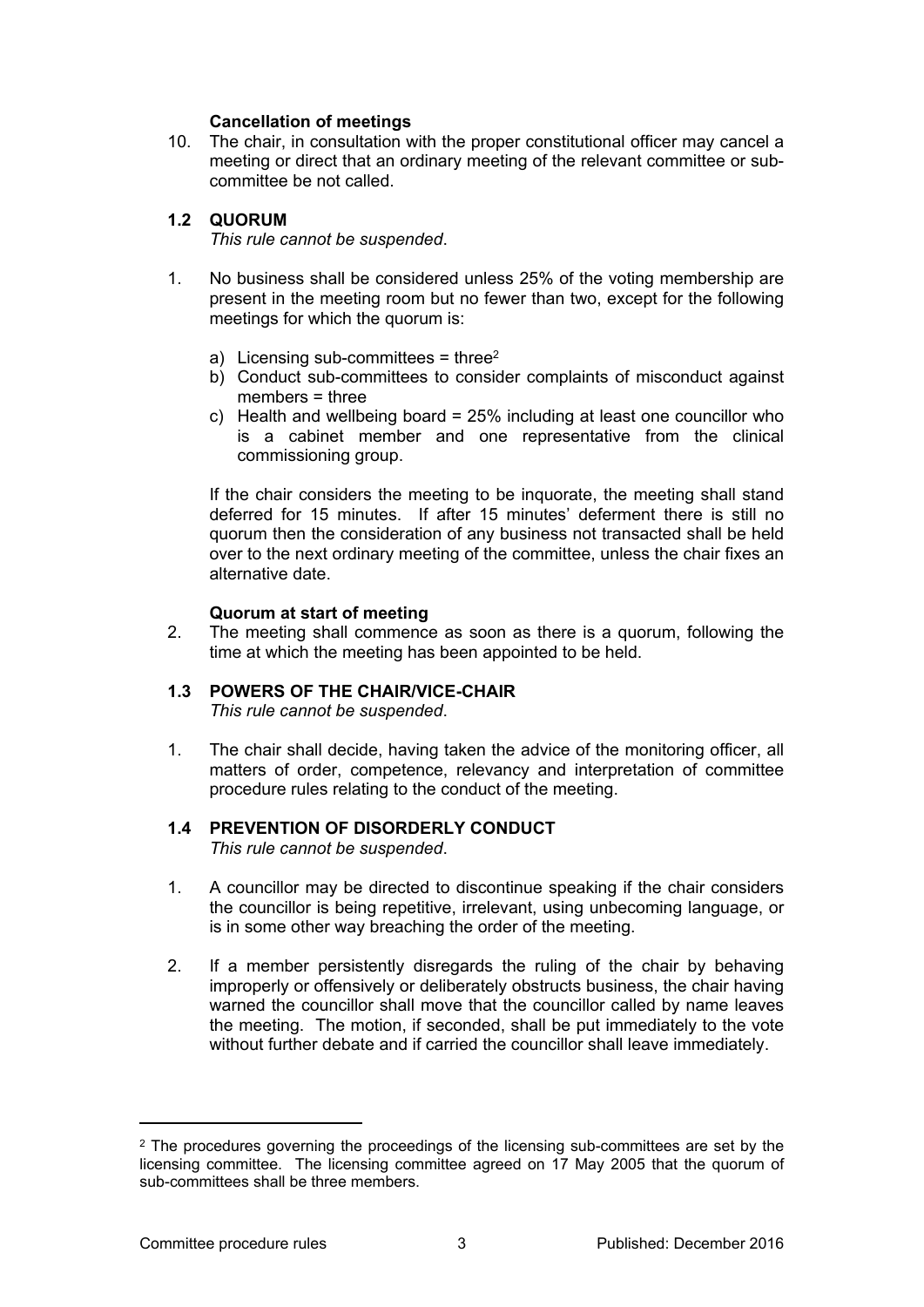- 3. In the case of a member of the public disrupting the meeting or if there is a general disturbance, the chair may order the removal of a person or that the public areas be cleared. Re-admission shall be at the discretion of the chair.
- 4. In the event of a general disturbance making orderly business impossible, the chair may adjourn the meeting for as long as he/she thinks necessary for order to be restored.

# **1.5 BROADCASTING AND RECORDING**

- 1. This council allows and welcomes any recording, photographing or filming of the proceedings of a committee or sub-committee meeting or use of social media by any member of the public, media or councillor<sup>3</sup>. Reasonable provision for facilities to so do shall be provided. The chair will make an announcement at the beginning of the meeting, where appropriate.
- 2. Members of the public or media are encouraged to contact the relevant officer (i.e. proper constitutional officer or head of overview and scrutiny) in advance of the meeting should they have any specific requirements.
- 3. The chair has the discretion to terminate or suspend the recording or photograph or filming if, in the opinion of the chair, continuing to do so would prejudice the meeting.
- 4. The circumstances in which termination or suspension might occur could include:
	- a) Public disturbance or suspension of the meeting (including any oral reporting or oral commentary as the meeting takes place)
	- b) Exclusion of public and press being moved and supported
	- c) The chair, on advice of the monitoring officer, considering that continued recording/photography/filming/webcasting might infringe the rights of any individual
	- d) The chair, on advice of the monitoring officer, considering that a defamatory statement has been made.

# **1.6 DECLARATION OF INTERESTS**

*This rule cannot be suspended*.

Councillors shall abide by the members' code of conduct. It is the responsibility of every councillor to declare an interest by the time the relevant item of business is reached.

# **1.7 RULES OF DEBATE**

1. A councillor may indicate their desire to speak by raising their hand, but shall only speak when called by name by the chair.

<sup>&</sup>lt;sup>3</sup> In accordance with committee procedure rule 8 which applies to meetings of licensing sub-committees and planning committees and sub-committees when determining any application, members of these committees will not access the internet, send or receive emails, texts, messages or tweets concerning the business of the meeting.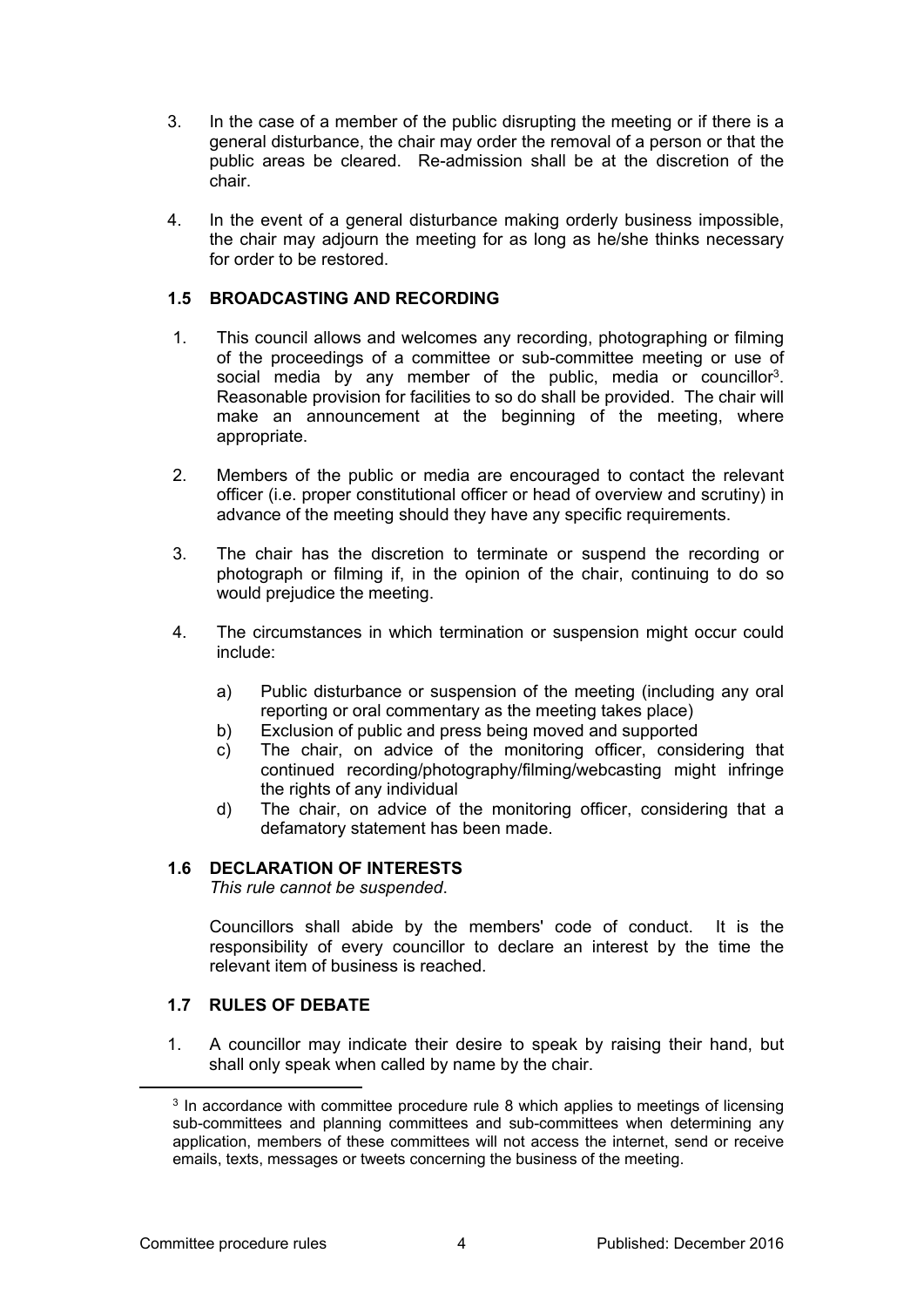- 2. Councillors shall address the chair when speaking, and:
	- a) refer to each other as Mayor, Deputy Mayor, leader, cabinet member, chair or councillor, as the case may be
	- b) refrain from using unbecoming language
	- c) refrain from comments of a personal nature about another councillor
	- d) not attribute improper motives to another councillor
	- e) speeches must be directed to the matter under discussion or to a personal explanation or point of order.
- 3. No debate shall be allowed except in relation to a motion or amendment under consideration. Only one motion or amendment may be considered at a time. A motion or amendment, once moved and seconded, may be withdrawn only by the mover and seconder with the consent of the meeting. No further debate shall take place on a motion or amendment once it has been withdrawn.
- 4. Every motion or amendment must be moved and seconded. A councillor may not move more than one amendment or motion on the same subject.

### **Seconder's speech**

5. When seconding a motion or amendment, the seconder may reserve their speech until later in the debate.

#### **Amendments to motions**

- 6. An amendment to a motion must be in writing, be relevant to the motion and will either be:
	- a) to refer the matter to an appropriate body or individual for consideration or reconsideration
	- b) to leave out words
	- c) to leave out words and insert or add others
	- d) to insert or add words.
- 7. Only one amendment may be moved and discussed at any one time. No further amendment may be moved until the amendment under discussion has been completely dealt with.

#### **Right of reply**

- 8. The mover of a motion has a right to reply at the end of the debate on the motion, immediately before it is put to the vote.
- 9. If an amendment is moved, the mover of the original motion has the right of reply at the close of the debate on the amendment, but may not otherwise speak on it. If an amendment is carried, the mover of the amendment shall hold the right to reply to any subsequent amendments and, if no further amendments are carried, at the conclusion of the debate on the substantive motion.
- 10. The mover of the amendment has no right of reply to the debate on his or her amendment.

#### **Motions which may be moved during debate**

11. When a motion is under debate, no other motion may be moved except the following procedural motions: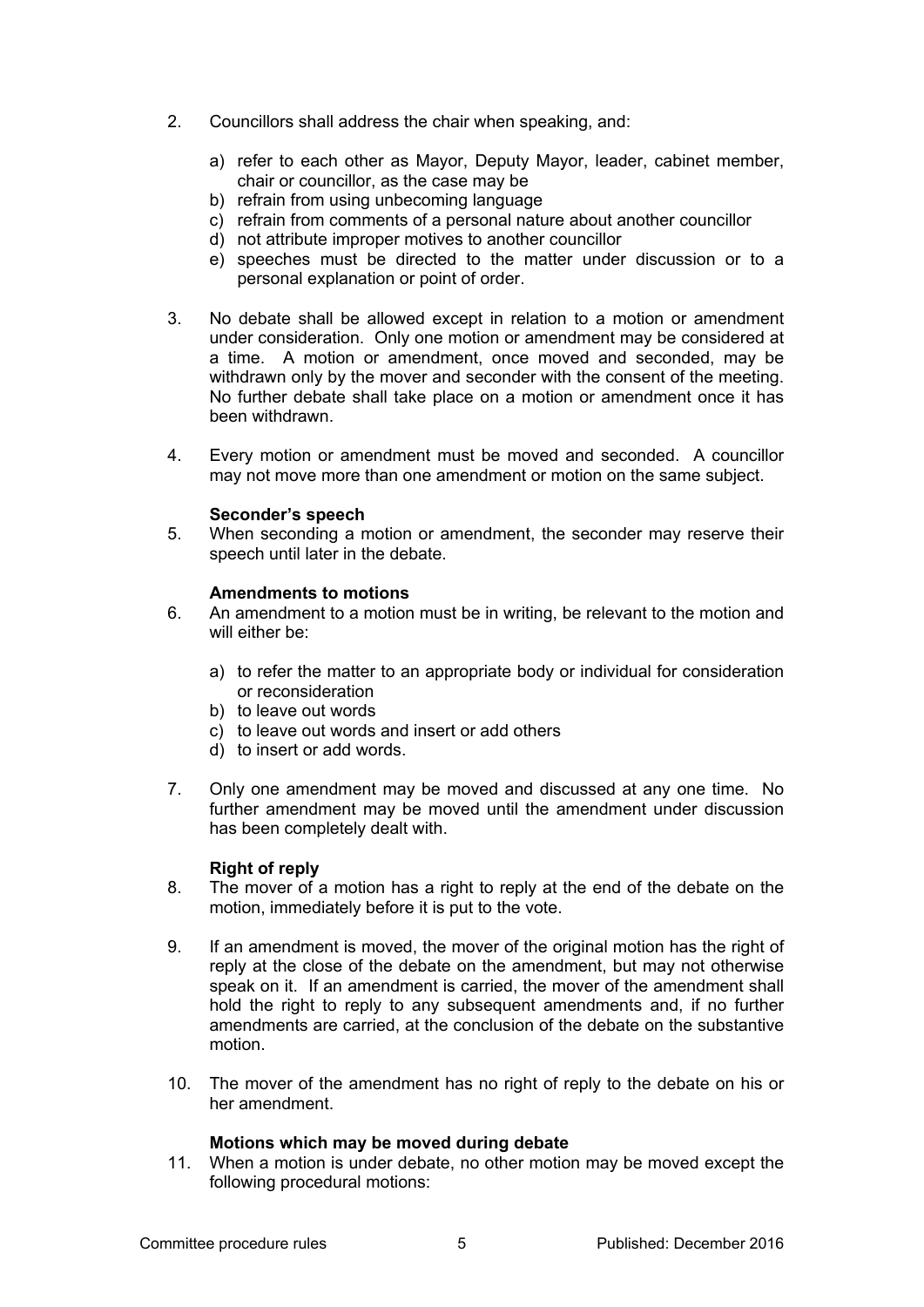- a) to withdraw a motion
- b) to amend a motion
- c) to proceed to the next business
- d) that the question be now put
- e) to adjourn a debate
- f) to adjourn a meeting
- g) to exclude the public and press in accordance with the access to information rules
- h) to not hear further a member named under rule 1.4(1) or to exclude them from the meeting under rule 1.4(1).

The procedures governing closure motions (see 11 c), d), e) and f) above), which are contained in the council assembly procedure rules shall be followed.

### **Point of order**

*This rule cannot be suspended*.

12. A member may raise a point of order at any time during the meeting. The chair will hear them immediately. A point of order may only relate to an alleged breach of the committee procedure rules or the law. The member must indicate the rule or law and the way in which he/she considers it has been broken. The ruling of the chair on the matter will be final.

#### **Personal explanation**

*This rule cannot be suspended*.

13. A member may request to make a personal explanation at any time during the meeting. A personal explanation may only enable the member to refute or correct a statement attributed to him/her or any action he/she has taken.

The procedures governing personal explanations contained in council assembly procedure rule 1.12(28) shall be followed.

### **1.8 VOTING**

#### **Majority**

*This rule cannot be suspended*.

1. Unless this constitution provides otherwise or it is required by statute, any matter will be decided by a simple majority of those members voting and present in the room at the time the question was put to the vote.

#### **Chair's casting vote**

*This rule cannot be suspended.*

2. If there are equal numbers of votes for and against, the chair will have a second or casting vote. There will be no restriction on how the chair chooses to exercise a casting vote.

#### **Show of hands**

3. The chair will take the vote by show of hands, or if there is no dissent, by the affirmation of the meeting.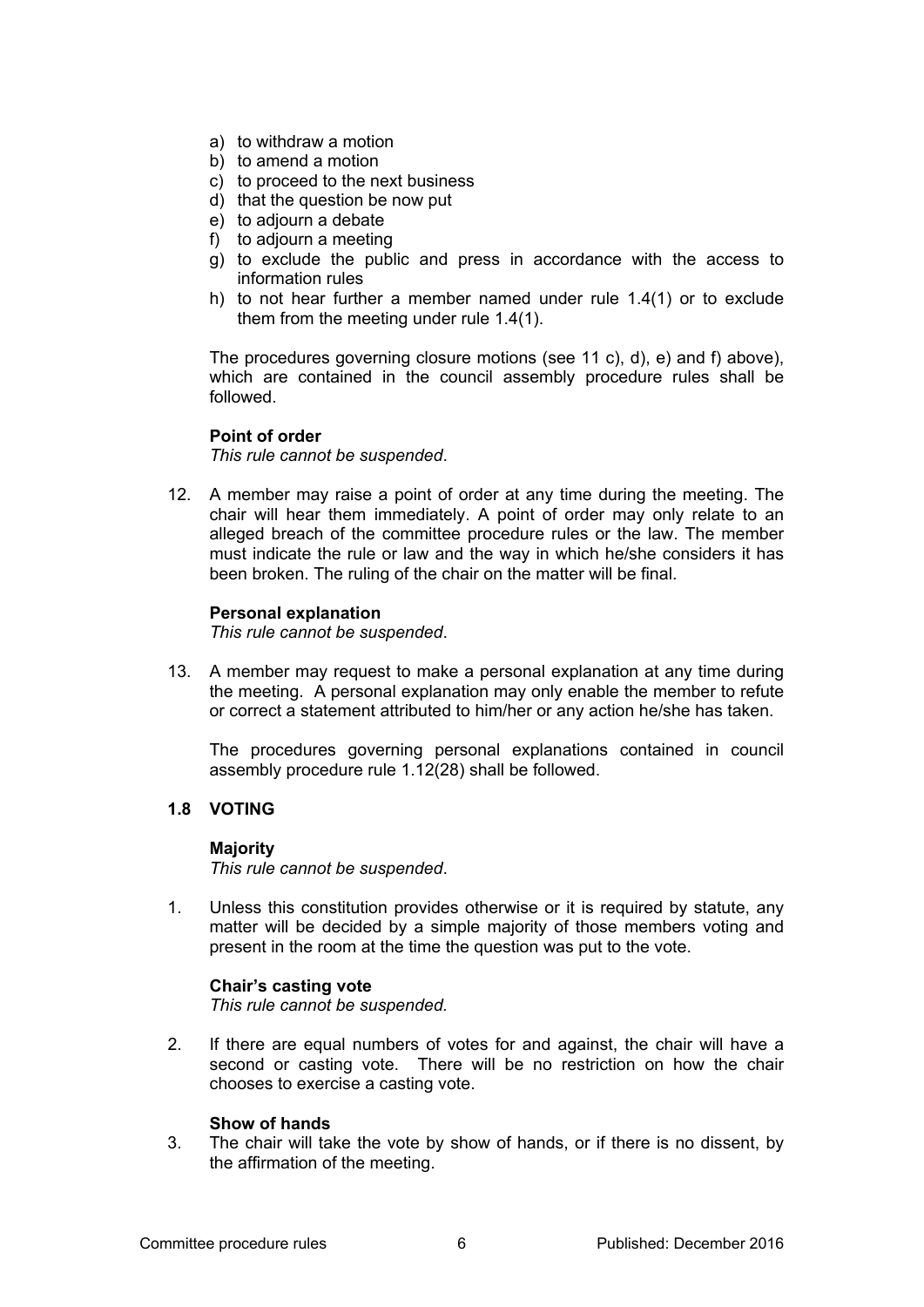### **Right to require individual vote to be recorded**

*This rule cannot be suspended. This is a mandatory standing order under the Local Authorities (Standing Orders) Regulations 1993.*

4. Where any member requests it immediately after the vote is taken, their vote will be recorded in the minutes to show whether they voted for or against the motion or abstained from voting.

#### **Voting on appointments**

*This rule cannot be suspended.*

5. If there are more than two people nominated for any position to be filled, the names will be put to the vote in alphabetical order and the name of the person with the least number of votes will be taken off the list and a new vote taken. The process will continue until there is a majority of votes for one person.

### **1.9 FORMAL RECORDS TO BE MAINTAINED**

All meetings of the council committees and sub-committees are to be clerked by a representative of the proper constitutional officer, with minutes to be produced including details of members attending each meeting and details of decisions taken. Copies of all agendas and minutes are to be maintained by the proper constitutional officer.

### **2. APPOINTMENT OF MEMBERS TO COMMITTEES**

### **2.1 APPOINTMENT OF RESERVE/SUBSTITUTE MEMBERS OF COMMITTEES AND SUB-COMMITTEES**

#### **Powers and duties**

1. Substitute members will have all the powers and duties of any ordinary member of the committee but will not be able to exercise any special powers or duties exercisable by the person they are substituting.

#### **Substitution**

2. At the commencement of each meeting each political group shall announce whether any of the named voting members are to be substituted by a reserve or deputy. This substitution shall remain in effect for the whole of the meeting.

### **2.2 PROPER CONSTITUTIONAL OFFICER SHALL MAKE OR TERMINATE APPOINTMENTS IF NECESSARY**

1. Whenever an appointment of a voting member of a committee or sub-committee falls to be made in accordance with the wishes of a political group to whom the seat has been allocated, and whenever such an appointment falls to be terminated in accordance with such wishes, then the proper constitutional officer shall make relevant changes to appointments accordingly and inform the appropriate committee or sub-committee at its next available meeting. The proper constitutional officer shall maintain a full list of committee and sub-committee memberships. In the event of the termination of an appointment, in accordance with the wishes of a political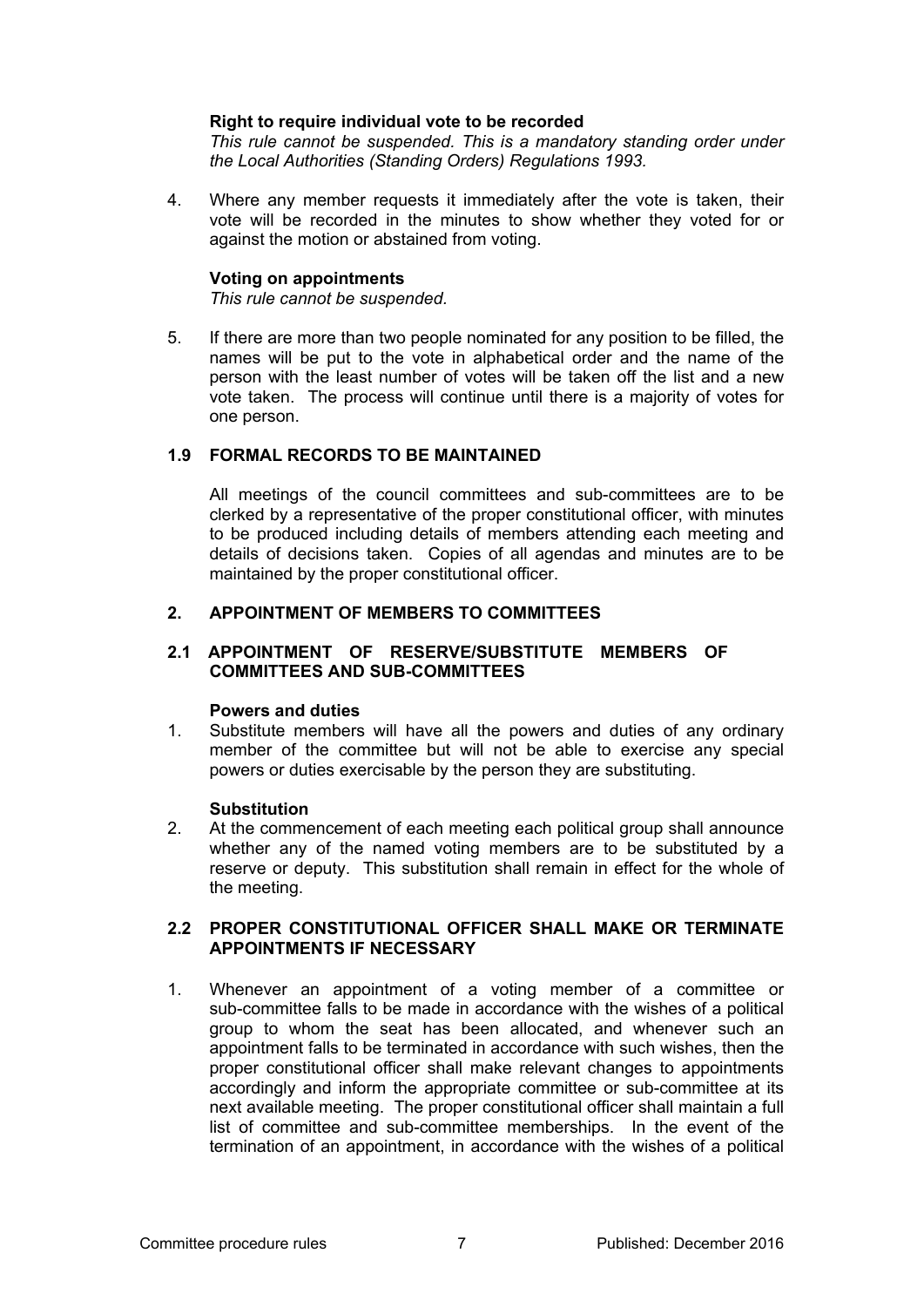group, the proper constitutional officer is to inform the individual concerned, in writing, within three days of notice being received.

### **Notification of appointments, resignations and termination of appointments**

2. All appointments to and resignations from the membership of committees and sub-committees must be submitted in writing to the proper constitutional officer. A minimum of five clear working days must elapse from the date of receipt of such notices before any appointments become effective. Any resignations or terminations become effective immediately.

### **Co-opted members' attendance at meetings**

3. In the event that a co-opted member does not attend a meeting of the committee on which they serve for a period of six consecutive months, without the approval of the council, they shall cease to be a member of the authority.

# **3. AGENDA AND MINUTES**

# **3.1 ORDER OF BUSINESS AT COMMITTEE AND SUB-COMMITTEE MEETINGS**

The order of business at every meeting shall be:

- a) to choose a person to preside if the chair and vice-chair are absent
- b) apologies for absence
- c) declarations of interest
- d) to approve the minutes of the previous meeting, which shall then be signed by the person presiding
- e) to receive reports of the officers
- f) any other business specified in the summons.

# **3.2 VARIATION IN ORDER OF BUSINESS**

Business falling under paragraph 3.1a) and c) shall not be moved but, subject thereto, the order of business or the timing of the business may be varied:

- a) by the chair in consultation with the monitoring officer
- b) by a resolution passed on a motion which shall be put without debate.

# **3.3 MINUTES**

#### **Minutes**

1. The proper constitutional officer shall ensure that a record is made of the decisions taken at every meeting of the council. The minutes shall also include a record of the councillors in attendance, those absent and any apologies received. The declaration of any interest shall be recorded in the minutes of the meeting, including whether the councillor remained present or withdrew from the meeting for the duration of the discussion.

# **Signing the minutes**

*This rule cannot be suspended*.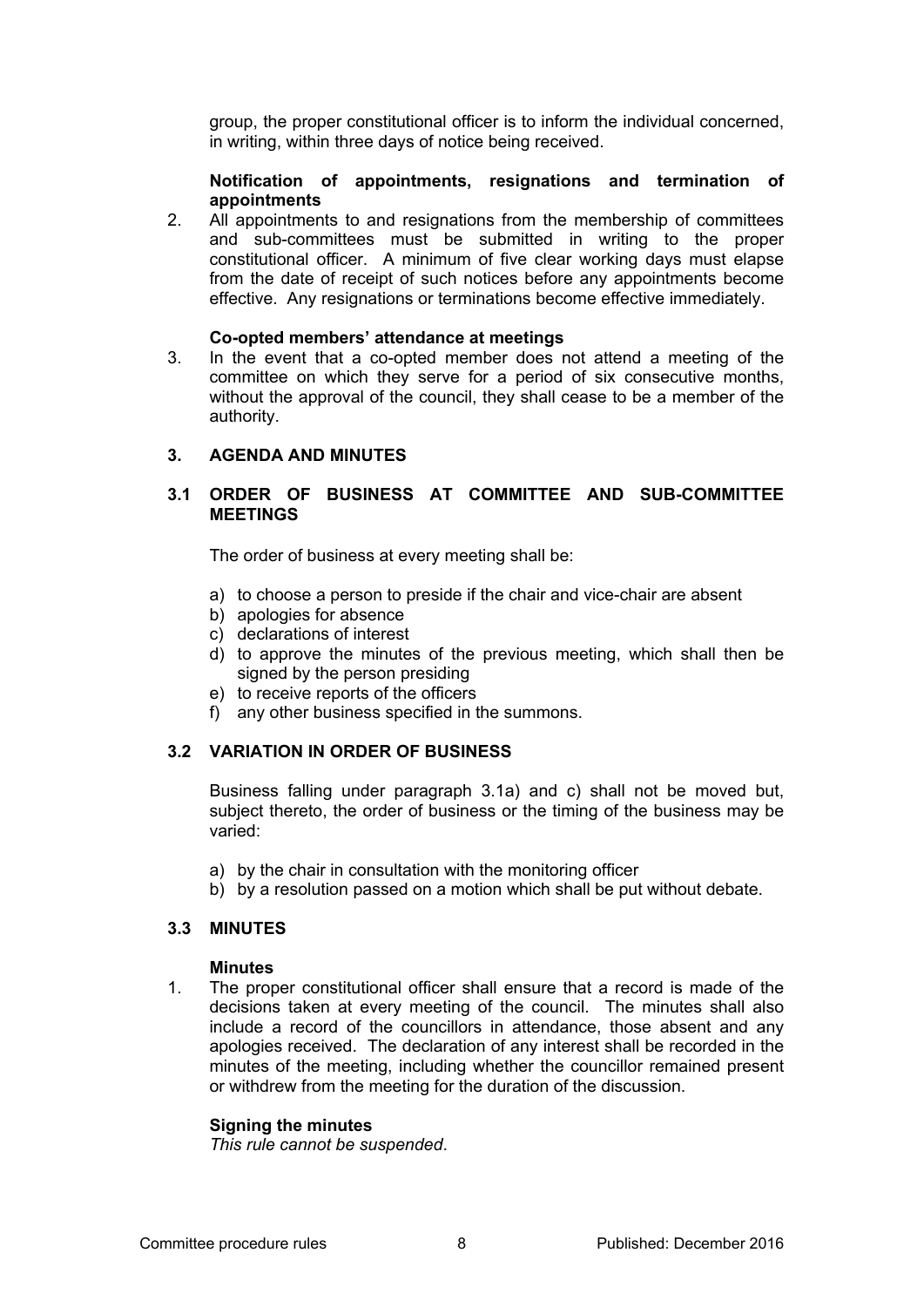2. The chair will sign the minutes of the proceedings at the next suitable meeting. The chair will move that the minutes of the previous meeting be signed as a correct record. The only part of the minutes that can be discussed is their accuracy.

### **No requirement to sign minutes of previous meeting at extraordinary meeting**

*This rule cannot be suspended. This is a mandatory standing order under the Local Authorities (Standing Orders) Regulations 1993.*

3. Where in relation to any meeting, the next meeting for the purpose of signing the minutes is a meeting called under paragraph 3 of schedule 12 to the Local Government Act 1972 (an extraordinary meeting), then the next following meeting (being a meeting called otherwise than under that paragraph) will be treated as a suitable meeting for the purposes of paragraph 41(1) and (2) of schedule 12 relating to signing of minutes.

# **3.4 ADMISSION OF PRESS AND PUBLIC**

1. Members of the public and press shall be admitted to all meetings of committees and sub-committees subject to the access to information rules in part 4 of the constitution or rule 1.4 (Prevention of disorderly conduct).

### **Public speaking at committee**

*This rule does not apply to planning or licensing applications where separate procedures exist.*

2. Members of the public shall only address a meeting of a committee or subcommittee as part of a deputation or at the discretion of the chair.

# **3.5 RECORD OF ATTENDANCE**

*This rule cannot be suspended*.

All members during the whole or part of a meeting must sign their names on the attendance sheets and their time of departure, if before the meeting ends, before the conclusion of any meeting to assist with the record of attendance.

# **4. DEPUTATIONS**

#### **Who may request a deputation?**

1. Deputations can only be made by a group of people resident or working in the borough.

# **Composition of deputation**

2. The deputation shall consist of no more than six persons, including the spokesperson.

#### **Scope of deputations**

- 3. The chair in consultation with the monitoring officer may reject a deputation if it:
	- a) is a request from a group of people who have alternative means of expressing their views through recognised channels e.g. employees of the authority, trade unions representing staff employed by the authority etc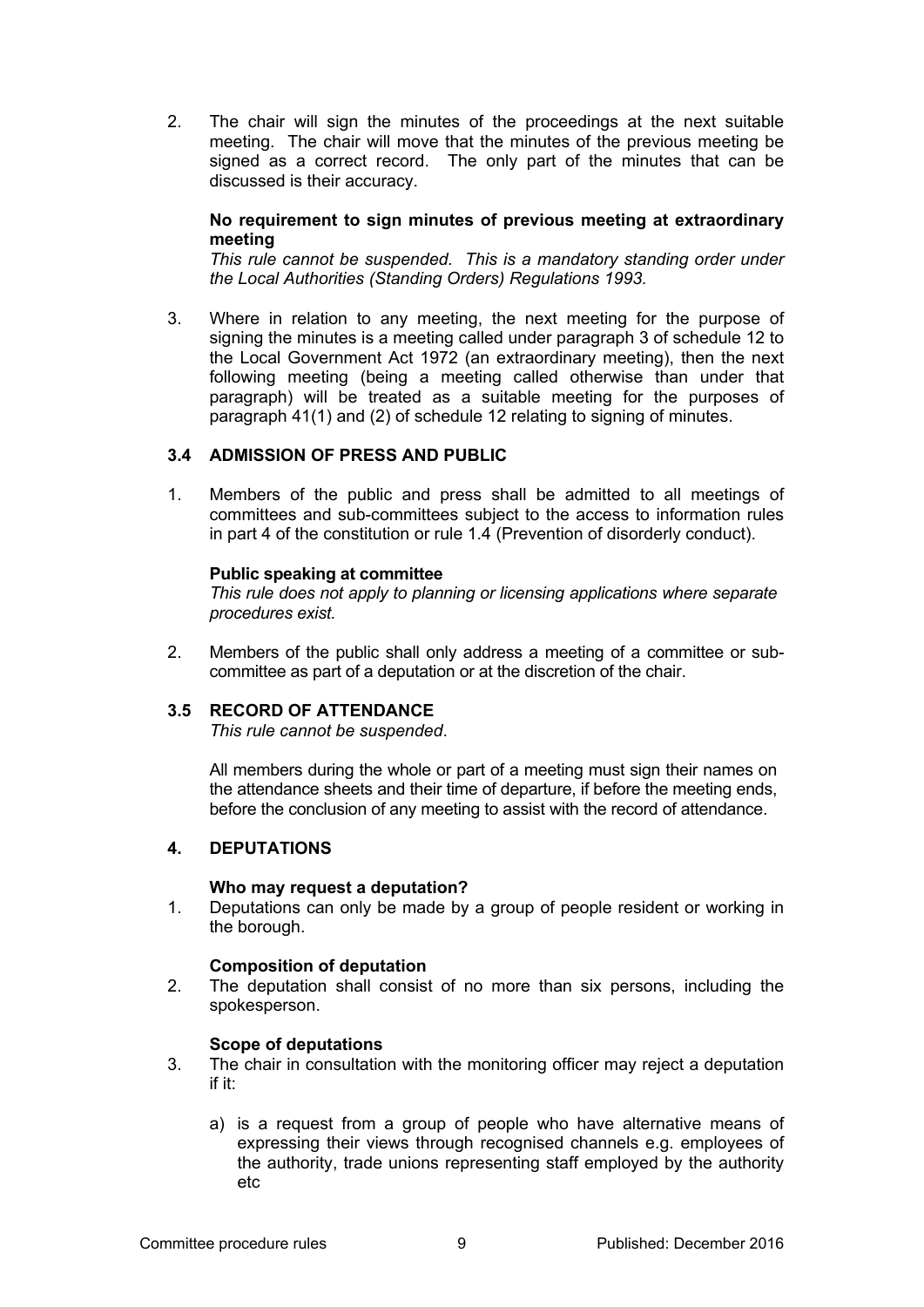- b) is not about a matter for which the council has powers or duties or which affects Southwark
- c) is defamatory, frivolous or offensive
- d) requires the disclosure of confidential or exempt information
- e) concerns a planning or licensing application
- f) raises a grievance for which there are other established processes for resolution
- g) relates to an investigation by (whether completed or not), or ruling of, the audit, governance and standards committee or conduct subcommittee insofar as the deputation relates to the behaviour or conduct of an individual member or members.

#### **Form of the deputation**

4. Each deputation request must provide the name and address of the persons/group requesting the deputation and a brief summary of the subject matter of their request.

#### **Deadline**

5. An application for a deputation to be heard shall be submitted by a representative of the deputation in writing to the proper constitutional officer no later than three clear working days before the day of the meeting. Any written representations associated with a deputation should be submitted at the same time as the request for a deputation and certainly no later than three clear working days before the day of the meeting.

### **Agenda**

- 6. Deputations shall be dealt with in the order in which they are received.
- 7. Subject to complying with the regulations herein, details of written deputations will be included on the agenda papers for the meeting.

#### **What happens at the meeting?**

- 8. The proper constitutional officer shall report the request for the deputation to the meeting. The meeting, without debate, shall decide whether the deputation will:
	- a) be received at this meeting or a future meeting
	- b) not be received
	- c) be referred to the most appropriate committee/sub-committee.

The proper constitutional officer shall arrange for the attendance of any deputation. In doing so he/she shall inform the applicants that the meeting has discretion as to whether or not to receive the deputation.

#### **Speech on behalf of deputation**

9. Only one member of the deputation shall be allowed to address the meeting, her or his speech being limited to five minutes.

#### **Questions to the deputation and time limit**

10. Members of the meeting may ask questions of the deputation, which shall be answered by their spokesperson or any member of the deputation nominated by her or him for up to five minutes at the conclusion of the spokesperson's address.

#### **No debate during deputation**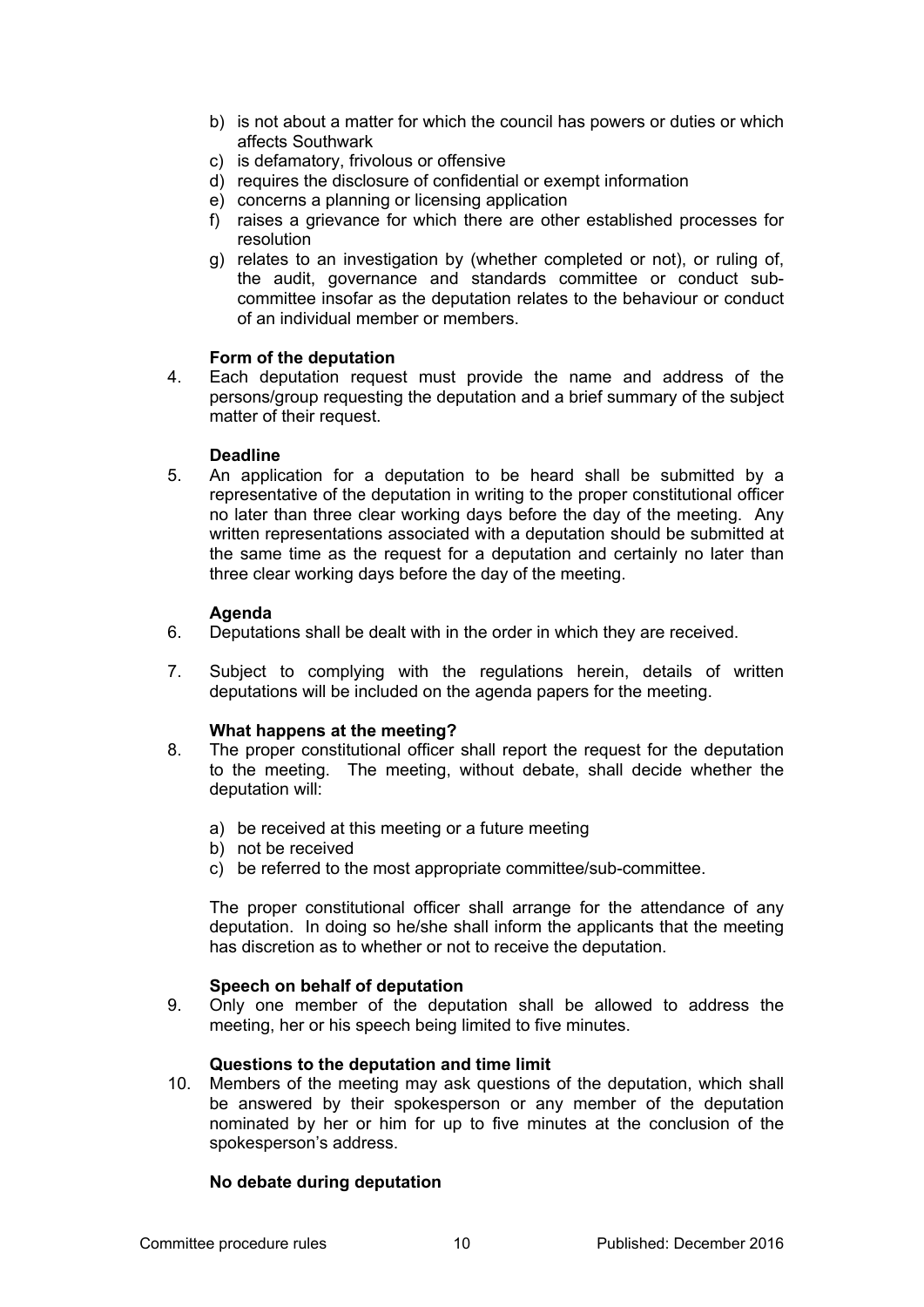11. Members shall not debate any issues arising out of the deputation, or the item to which it relates, with any members of the deputation.

### **Deputation to withdraw from the floor**

12. As soon as the questions to the deputation have been concluded, the deputation shall withdraw from the floor and return to the public area where they may remain (subject to any resolution excluding the attendance of the public).

### **Debate, motion and amendments**

13. If more than one deputation is to be heard in respect of one subject there shall be no debate until each deputation has been presented. At the conclusion of the deputation(s) the subject of the deputation shall be then open to debate by the meeting. If the subject does not relate to a report on the agenda, members may move motions and amendments without prior notice.

### **Debate on deputations concerning reports on the agenda**

14. Having received the deputation(s) on a matter subject to a report on the agenda, the chair will seek the consent of the meeting for that item to be brought forward for immediate consideration. A vote on this matter is to be taken without debate. In the event of this motion being carried the report may then be considered. If the motion is lost, the subject matter will not be debated until the relevant item is reached on the order of business.

### **Subject of deputation not on agenda**

15. If the subject of the deputation does not relate to a report on the agenda, members may move motions and amendments without prior notice.

#### **Formal communication of the meeting's decision**

16. The proper constitutional officer shall, in writing, formally communicate the decision of the meeting to the person who submitted the request for the deputation to be received.

# **Deputations concerning licensing or planning applications**

17. Deputations or representations received concerning licensing or planning applications will not be considered by committees of the council. Any such representations received should be forwarded to the appropriate proper officer(s) for consideration as part of the formal consultation on such applications.

# **5. PETITIONS TO COMMITTEES**

*This rule cannot be suspended.* 

# **Which meetings consider petitions?**

1. Members of the public will be entitled to present petitions with 500 or more signatures to the chair at each committee meeting.

### **Deadline**

2. The petition must be submitted to the proper constitutional officer at least 10 clear working days before the date of the meeting. A petition can be submitted by a person of any age who lives, works or studies in Southwark.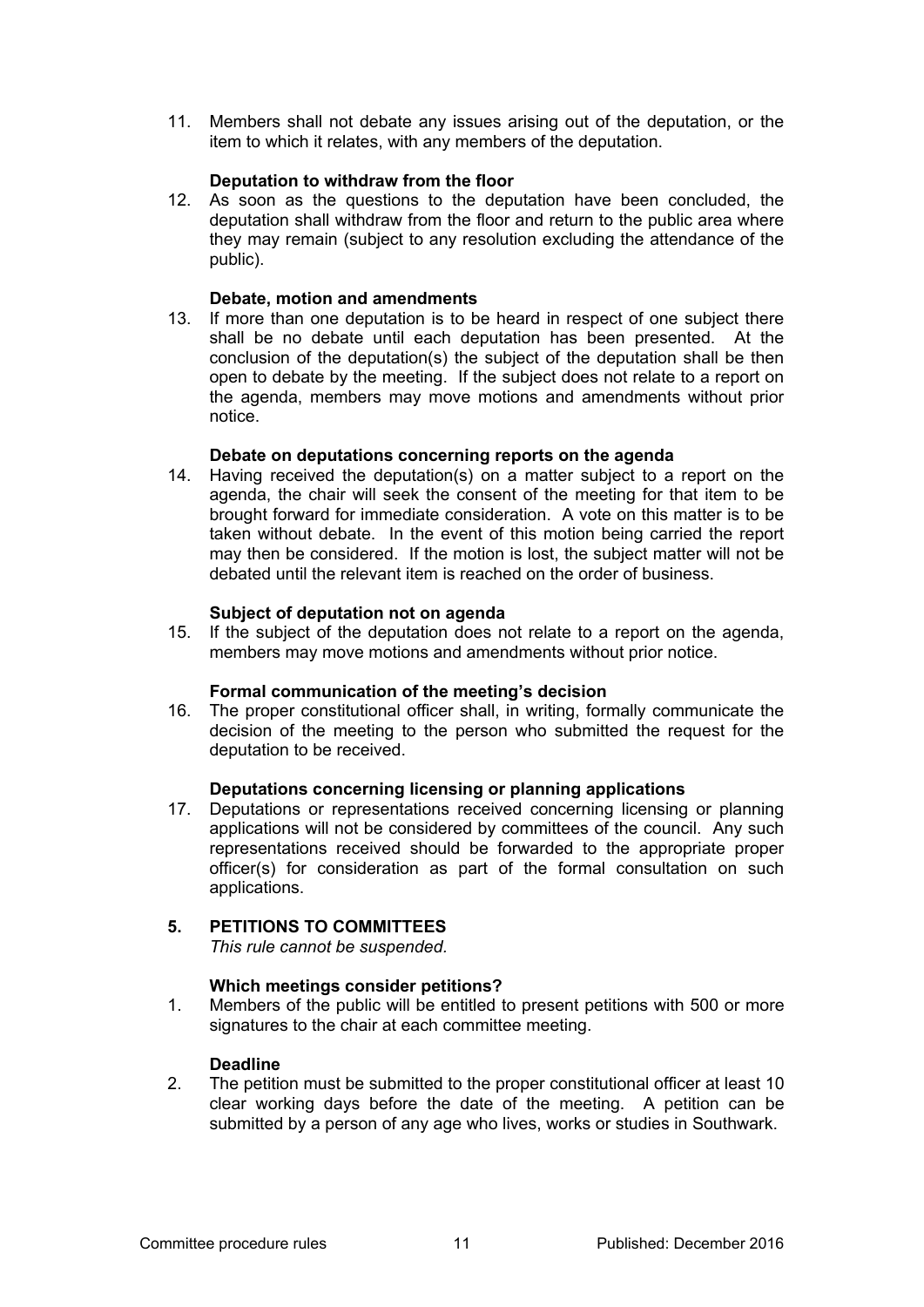# **Scope**

3. Petitions must relate to matters in which the committee has powers or duties or which affects Southwark. Petitions shall not concern approval or otherwise of a planning or licensing application, or a statutory petition which is a petition allowed by other legislation. Petitions will also be disallowed where there is already an existing right of appeal or the petition is vexatious, abusive or otherwise inappropriate.

### **Procedure at meeting**

- 4. The chair will call on the spokesperson to present petitions in the order in which they were notified to the proper constitutional officer.
- 5. The spokesperson presenting the petition may speak for up to five minutes on the subject matter and number of signatories contained within the petition. The committee will debate the petition for a period of up to 15 minutes. The committee may decide how to respond to the petition at this meeting. Receipt of the petition will be recorded in the minutes. The proper constitutional officer will arrange for a summary of any petition which addresses an issue within the direct responsibility of the council to be referred to the relevant cabinet member or chief officer.
- 6. The time during which petitions shall be considered shall not exceed 40 minutes.
- 7. The processes and procedures are set out in the council's petition scheme.

### **6. ADDITIONAL RULES APPLYING TO AUDIT, GOVERNANCE AND STANDARDS COMMITTEE**

#### **Composition**

- 1. The committee will consist of councillors and reserve members equal to the number of places each political group has on the committee.
- 2. No more than one member of the cabinet or deputy may be a member of the committee, and no cabinet member may chair the committee.
- 3. The leader of the council may not be a member of the committee.

#### **Independent person – Attendance at meetings**

4. The independent person(s) shall be entitled to attend meetings of the committee or its sub-committees. The independent person(s) may speak at the invitation of the chair.

### **Sub-committees to consider complaints of misconduct against members**

- 1. The committee is empowered to establish sub-committees to consider complaints of misconduct against councillors (including co-opted members). The membership for each sub-committee will be drawn from the pool of councillors on the committee, including reserve members.
- 2. Sub-committees to consider complaints of misconduct against councillors (including co-opted members) shall be composed of three members. Rules 6.2, 6.3 and 6.2 shall apply to sub-committee meetings.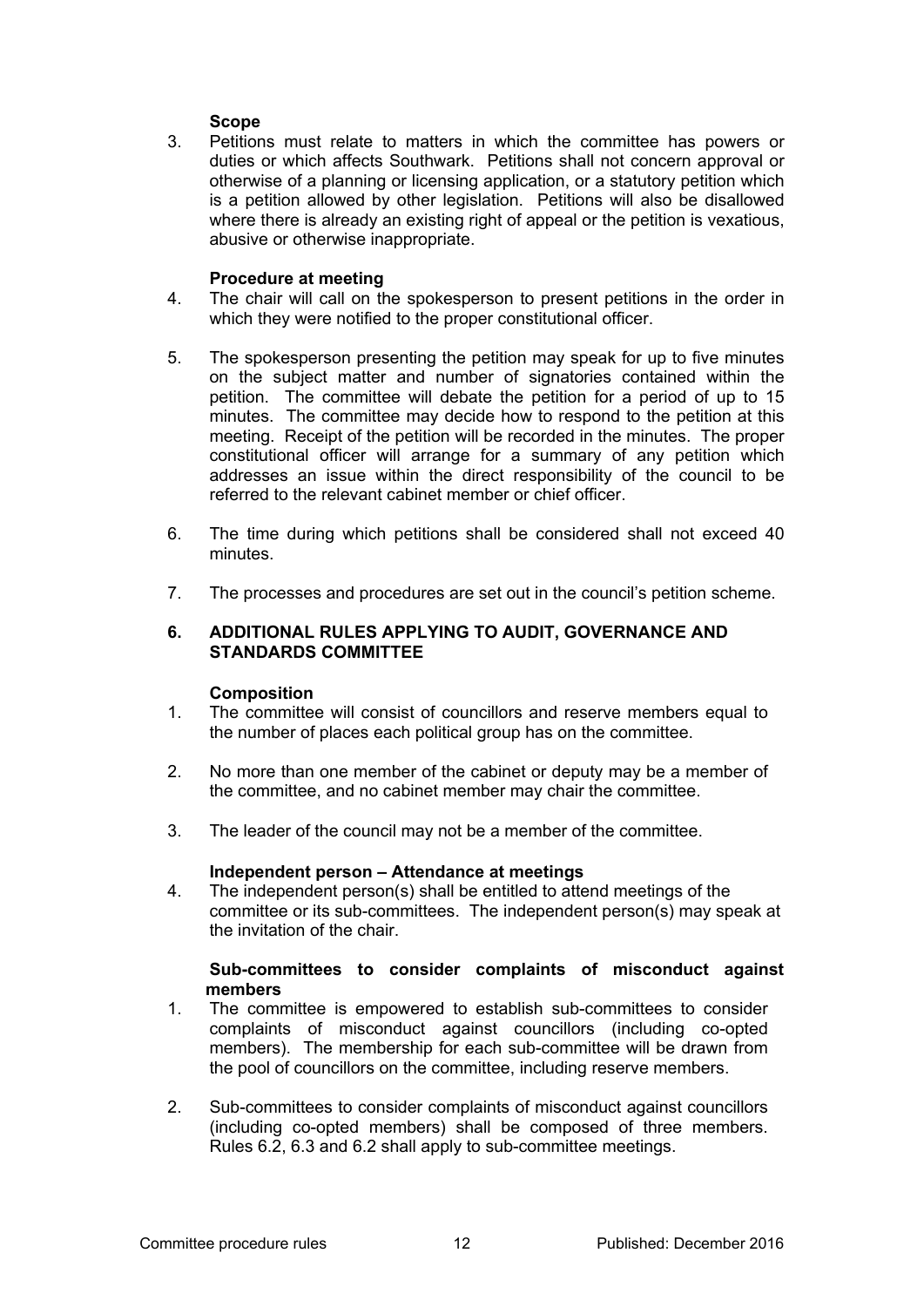# **7. ADDITIONAL RULES APPLYING TO PLANNING COMMITTEE AND LICENSING COMMITTEE OR SUB-COMMITTEES**

- 1. At any meeting of the planning committee or licensing committee if the committee is determining any application for an approval, consent, licence, permit or permission members should not access the internet, send or receive emails, texts, messages or tweets concerning the business of the committee when present as a voting member.
- 2. At any meeting of the planning sub-committee or licensing sub-committee if the sub-committee is determining any application for an approval, consent, licence, permit or permission members should not access the internet, send or receive emails, texts, messages or tweets concerning the business of the sub-committee when present as a voting member.
- 3. For the purposes of this rule "meeting" includes any adjournments so in relation to the purpose of the meeting members should not access the internet, send or receive emails, texts, messages or tweets during any adjournment concerning the business of the committee.
- 4. At any meeting of the planning committee or licensing committee, if the committee is determining any application for an approval, consent, licence, permit or permission and any member has a disclosable pecuniary interest in any matter being considered at that meeting then the member must withdraw from the room or chamber where a meeting considering the business is being held.
- 5. At any meeting of the planning sub-committee or licensing sub-committee, if the sub-committee is determining any application for an approval, consent, licence, permit or permission and any member has a disclosable pecuniary interest in any matter being considered at that meeting then the member must withdraw from the room or chamber where a meeting considering the business is being held.

# **8. ADDITIONAL RULES APPLYING TO HEALTH AND WELLBEING BOARD**

# **Application of committee procedure rules**

- 1. The regulations<sup>4</sup> relating to health and wellbeing boards makes provision for the disapplication and modification of certain enactments relating to local authority committees appointed under section 102 of the Local Government Act 1972, insofar as they are applicable to a health and wellbeing board established under section 194 of the Health and Social Care Act 2012.
- 2. The following committee procedure rules shall apply to the board:
	- Rule 1 General procedures applying to all committee meetings Subject to following exceptions
	- Rule 1.2 Quorum see Rule 8.4
	- Rule  $1.7$  Rules of debate see Rule 8.5

**<sup>4</sup>** The Local Authority (Public Health, Health and Wellbeing Boards and Health Scrutiny) Regulations 2013 No. 218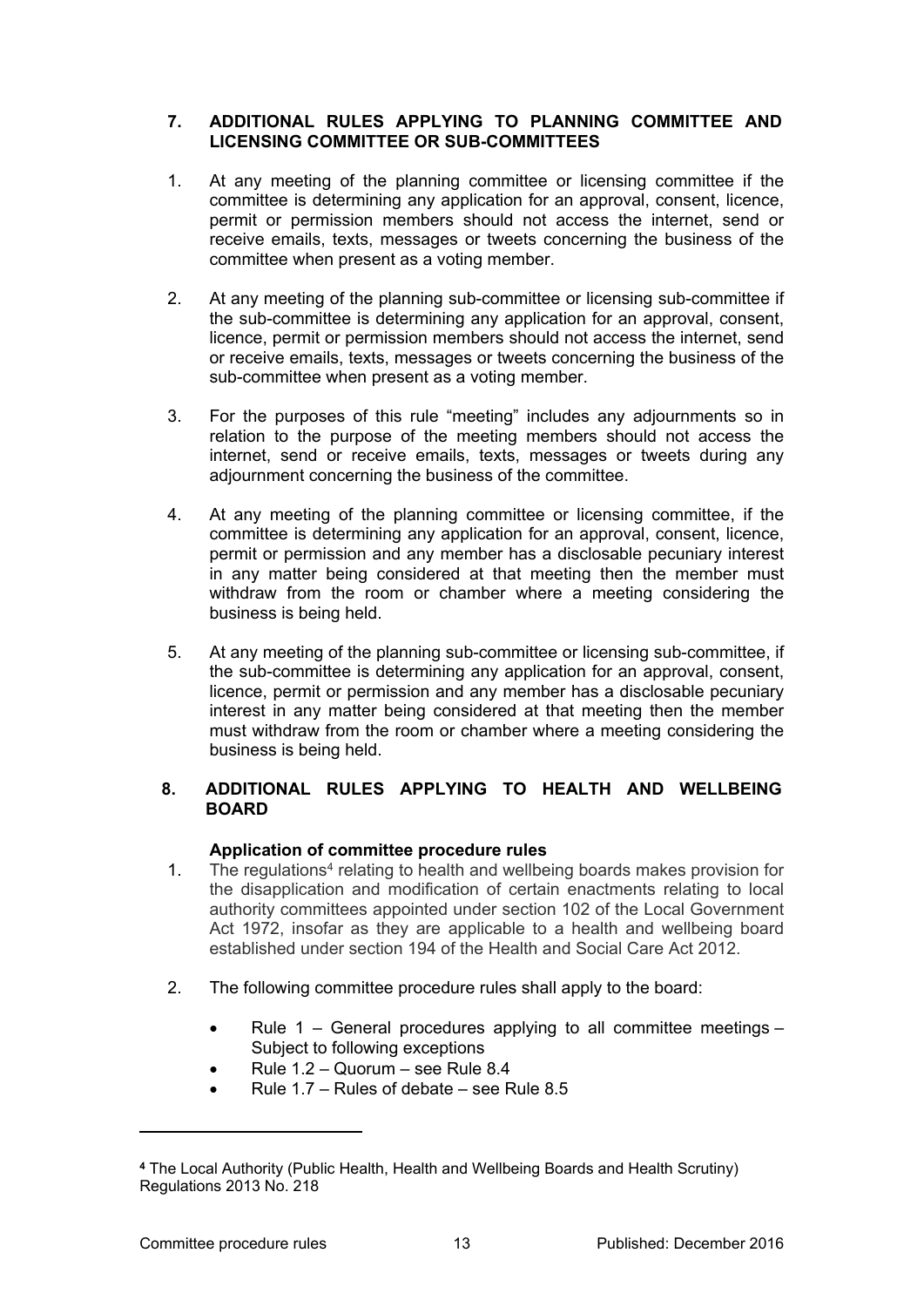- Rule 1.8 Voting see Rules 8.6 and 8.7
- Rule 2.2. Proper officer shall make or terminate appointments if necessary – Rule 2.1 on Reserves / Substitutes does not apply – See Rules 8.7, 8.8, 8.9 and 8.10
- Rule 3 Agenda and minutes
- $\bullet$  Rule  $4$  Deputations
- Rule 5 Petitions

### **Notice and summons of meetings**

3. Notice and summons of board meetings shall be given in accordance with committee procedure rule 1.

#### **Quorum**

4. The quorum shall be 25% of the voting membership, including at least one councillor who is a cabinet member and at least one representative from the local clinical commissioning group.

### **Application of rules of debate**

5. The chair shall use his or her powers, in consultation with the proper constitutional officer, in applying the rules of debate. The ruling of the chair will be final.

### **Voting**

- 6. The board shall try to reach decisions by consensus, wherever possible.
- 7. In the event that the board wishes to take a vote, non-elected voting members of the board may vote alongside nominated elected representatives on the board.
- 8. If a vote is taken the provisions of committee procedure rule 1.8 will apply. If there are equal numbers of votes for and against, the chair will have a second or casting vote. There will be no restriction on how the chair chooses to exercise a casting vote.

#### **Membership**

- 9. The health and wellbeing board shall be comprised of statutory members as set out in the Health and Social Care Act 2012 and such other members (who may be voting or non-voting) as agreed by the local authority and/or the board.
- 10. Local authority requirements for political proportionality on committees do not apply to the health and wellbeing board. This is a matter for local determination.

# **Reserves / Substitutes**

11. Health and wellbeing board members shall not nominate reserves / substitutes. Therefore committee procedure rule 2.1 shall not apply.

#### **Notification of appointments, resignations and terminations of membership**

12. Notice of the any appointments, resignations and terminations of membership shall be given in accordance with committee procedure rule 2.2.2.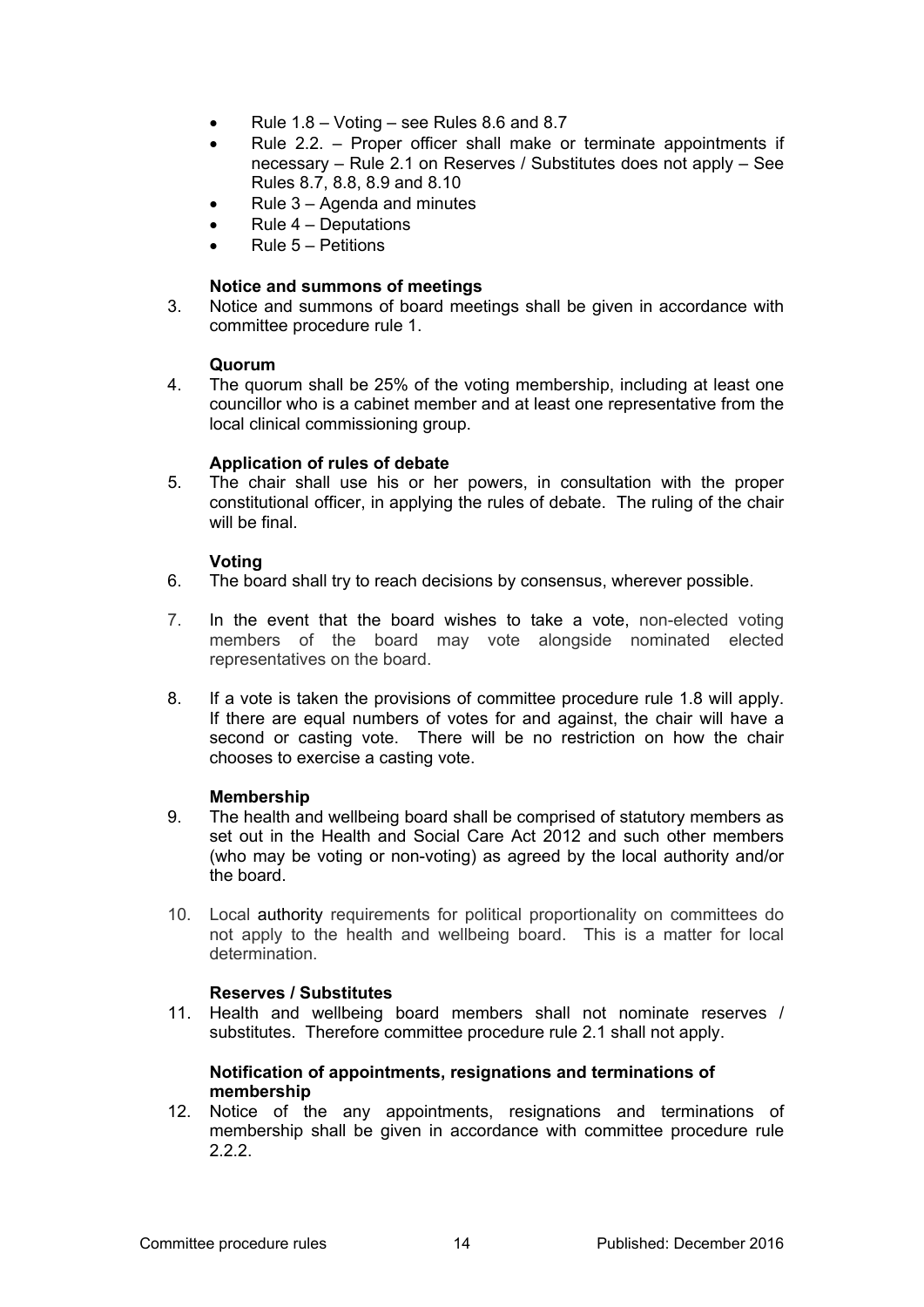### **Chair**

- 13. The board will be chaired by the leader of the council, unless he or she nominates another member to chair the board or is unable to attend or take part in the meeting.
- 14. In the absence of the chair, those voting members present shall elect a voting member from amongst their number to preside at the meeting.

### **Register of interests**

- 15. All members of the board are required to complete and submit the local authority's register of interests form. For non-councillor members of the board, the register shall not be published online but will be available for inspection on written application to the proper constitutional officer.
- 16. Members shall be entitled to request dispensations from the council's monitoring officer.

### **Observers at meetings of the board**

17. Health and wellbeing board members unable to attend or take part in the meeting may send an observer to the meeting. Observers present may be invited to speak at the discretion of the chair.

### **9. ADDITIONAL RULES APPLYING TO APPOINTMENTS COMMITTEE**

#### **Application**

- 1. These rules will apply when the appointments committee is acting as a committee appointed by the authority under section 102(4) of the Local Government Act 1972 for the purposes of advising the authority on matters relating to the dismissal of head of paid service, the chief finance officer or the monitoring officer of the authority.
- 2. The appointments committee must invite relevant independent persons to be considered for appointment to the appointments committee, with a view to appointing at least two such persons to the committee.
- 3. In paragraph 2, "relevant independent person" means any independent person who has been appointed by the authority or, where there are fewer than two such persons, such independent persons as have been appointed by another authority or authorities as the authority considers appropriate.
- 4. Subject to paragraph 5, the appointments committee must appoint such relevant independent persons who have accepted an invitation issued in accordance with paragraph 2 in accordance with the following priority order:
	- a) a relevant independent person who has been appointed by the authority and who is a local government elector;
	- b) any other relevant independent person who has been appointed by the authority;
	- c) a relevant independent person who has been appointed by another authority or authorities.
- 5. An authority is not required to appoint more than two relevant independent persons in accordance with paragraph 4 but may do so. Any independent person so appointed will be a voting member.